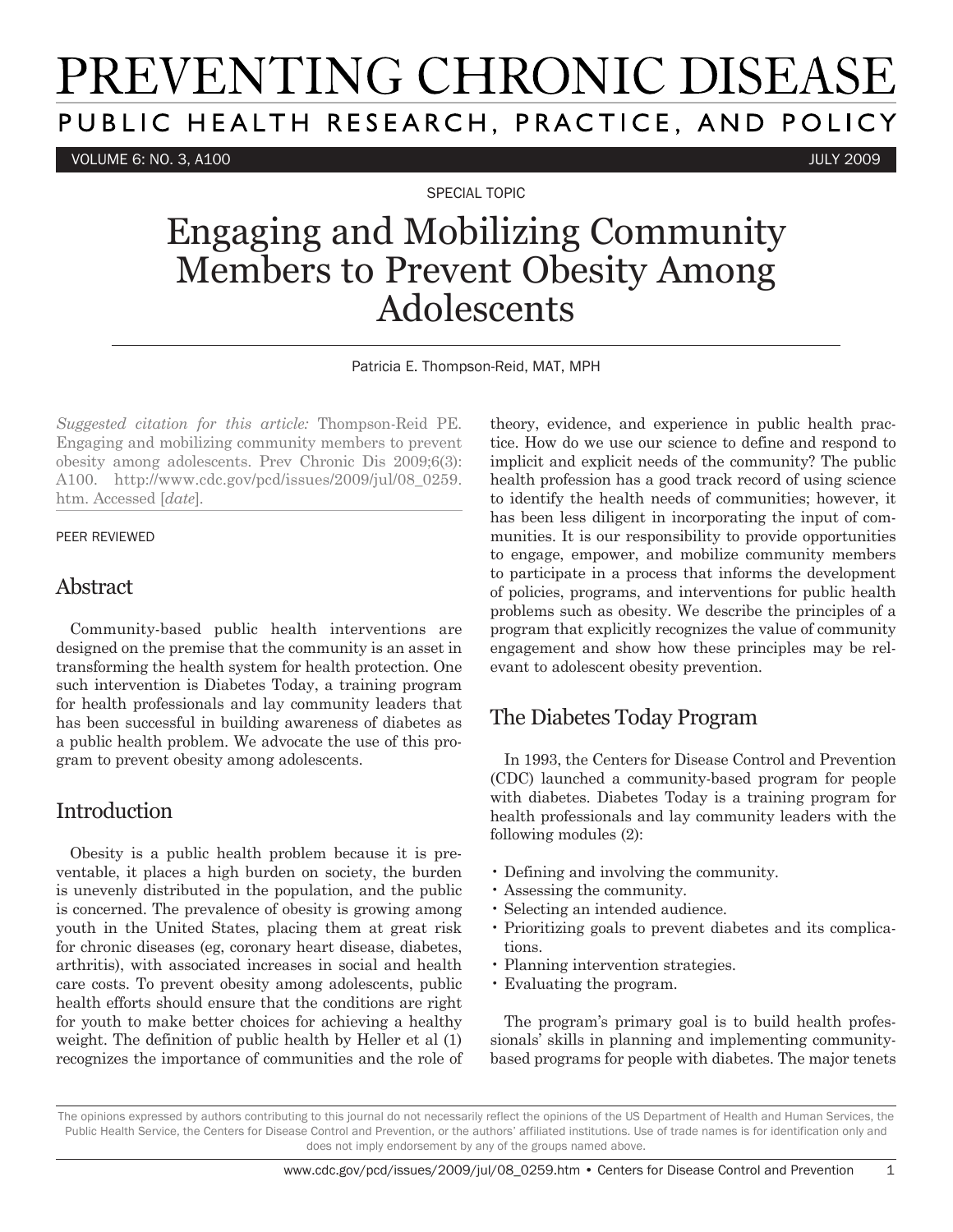of this training program are community participation, empowerment, and program development and planning. This is not a typical instructor-led training course; rather, participants interact and learn through self-paced reading before and during the course, which requires case studies, practice exercises, role playing, and sharing information and experiences in group discussions. By the end of the course, participants develop a plan to carry out a community intervention, based on the information provided in their case study. Participants are then expected to return to their communities and implement Diabetes Today with community leaders. This program was designed to expand, at the community level, public health efforts to reduce the risks and complications of diabetes beyond policy and clinical interventions. Its flexible framework could be adapted to fit different populations, build awareness about diabetes, and mobilize communities. Diabetes Today has been implemented among adults of all ages in several communities throughout the United States and its territories, including the Appalachian region, US-associated Pacific and Caribbean islands, and both sides of the Mexico border (2).

Some communities developed interventions to increase levels of physical activity — particularly walking among people with diabetes and their families, including adolescent members without diabetes, who are also at risk by virtue of their relationship to the person with diabetes. These grassroots efforts illustrated primary and secondary prevention, with the family as the focus of the intervention. Other interventions focused on increasing the availability of nutritious foods in communities and promoting the adoption of behaviors to improve clinical outcomes. Many of these community-specific interventions were being implemented before the science for diabetes prevention was available. We now have scientific evidence that physical activity, even at moderate levels, reduces the risk for chronic diseases such as diabetes and its associated complications, improves well-being, and helps prevent weight gain and obesity among adults (3).

#### Adapting Diabetes Today for Obesity Prevention

We can apply the Diabetes Today framework to obesity prevention among youth by examining the context within which we find adolescents. Generally, they are nested in a family unit, a neighborhood, and a community. Public health interventions can occur at many levels, but this framework focuses on the community, and the intended audience is adolescents. Thus, we must consider youth development practice and theory and employ strategies to prevent obesity that provide opportunities, skills, and support in a safe environment.

Health promotion practices aim to empower people so they can gain control over the underlying factors that influence health. Community-based public health interventions have used many health promotion theories and practices, such as empowerment, community participation, social marketing, and community-based participatory research, all based on the premise that the community is an asset in transforming the health system for health protection. The community is also the place where the social determinants of health converge to affect behavior and health. Therefore, the participation of community members is imperative in a process to bring about change in shared outcomes. This participatory process begins with the identification of an issue or concern, continues through the development and evaluation of an intervention, and is a continuous cycle of assessment, planning, action, evaluation, and learning. This process takes time and commitment from both the practitioner and members of the community.

Some communities may be offended by the words "obesity" or "overweight" to describe adolescents because of culture, health beliefs, or community norms. Demonstrating respect by allowing community members to use their own words and share their knowledge and experiences opens opportunities for better communication, trust, creativity, and innovation toward developing appropriate community-specific interventions. For example, the built environment is associated with physical activity (4), and regular physical activity among adolescents leads to better risk profiles for heart disease, diabetes, bone health, and depression (5,6). However, even though parents may be aware that their children should be more physically active, they may be reluctant to allow them to participate in after-school sports because of concerns about the safety of walking home from school (7). If public health practitioners were aware of parental concerns, they could provide opportunities for adolescents and their families to communicate issues related to safety and inactivity to stakeholders, exchange ideas, and begin to build the community's capacity to solve this problem. Ultimately, community members would be more willing to advocate for change and participate in the decision-making process,

The opinions expressed by authors contributing to this journal do not necessarily reflect the opinions of the US Department of Health and Human Services, the Public Health Service, the Centers for Disease Control and Prevention, or the authors' affiliated institutions. Use of trade names is for identification only and does not imply endorsement by any of the groups named above.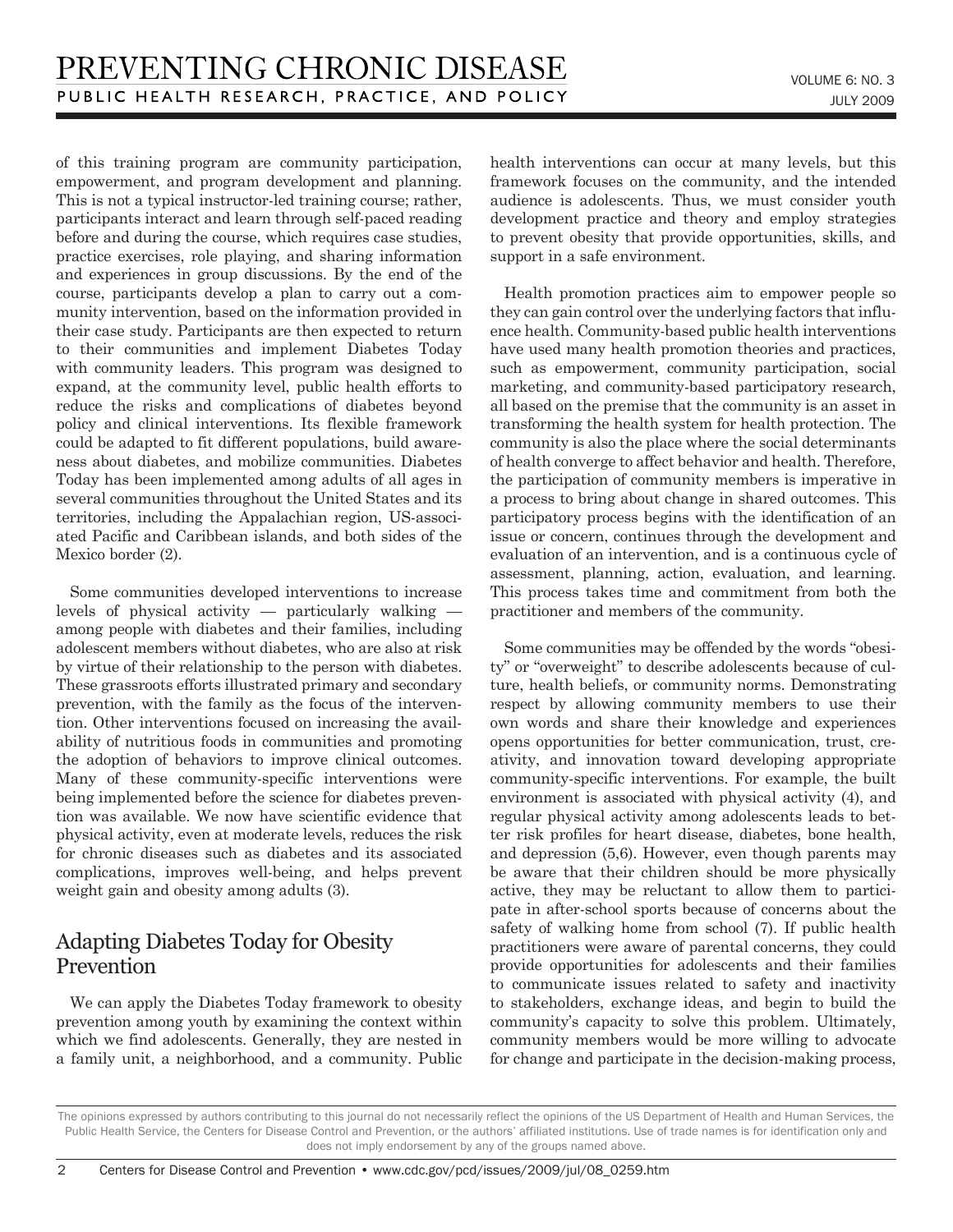become more aware of how to access resources for solving problems, and be better able to solve other problems that might arise (8).

Adapting the Diabetes Today framework to obesity prevention among youth requires us to look closely at the physical environment where adolescents live, work, and play. More research on the physical environment's impact on physical activity and nutritional practices in youth is needed. In the meantime, in keeping with the recommendations of the CDC's Guide to Community Preventive Services, we can enhance the environments of adolescents and reduce their risk for injury so they can engage in physical activity in safe environments (7). We can also change social norms so that eating healthy and nutritious foods becomes normative behavior.

Acknowledging that the health sector alone cannot transform any community is important. The Diabetes Today framework emphasizes intersectoral collaboration and partnerships for achieving shared goals. If we use this framework to focus on obesity prevention among adolescents, we must include youth and representatives from organizations that cross several domains involved with youth, such as schools, local grocery stores and fast food restaurants, religious organizations, and parks and recreation departments. All stakeholders must also accept that youth representatives must be given the opportunity to make appropriate decisions throughout the planning, implementation, and evaluation process.

Generally, adolescents are cared for and influenced by a family, a social network, and their physical environment. In their discussion of social network approaches to preventing childhood obesity in this issue of *Preventing Chronic Disease*, Koehly and colleagues note that, "Individuals define themselves in terms of their interconnectedness and relationships with their family, friends, neighbors, and community" (9). Understanding these networks and their effect on the behavior of youth in the community is vital when developing interventions that will affect their lives. Public health professionals must also be aware of the rules and regulations associated with working with minors when collaborating with communities to explore possible strategies to prevent obesity (10).

Finally, we must consider the role of parents in interventions involving adolescents, theories about the intergenerational transmission of health risk behaviors from parents to adolescents (11), and ethical arguments implying that parents cause their child's obesity (12). Parents influence their children's well-being, but community-driven interventions or participatory research should not focus on blame as a basis for developing evidence or best practices. Rather, the focus should be on exploring how adult family members and networks influence the transmission of health risk behaviors to adolescents.

#### Conclusion

Any model for developing community-based interventions to prevent obesity among adolescents presents a challenge — one that requires systems-based approaches and the involvement of all members of the community, with a focus on youth, their families, and the institutions that serve them. Adapting the Diabetes Today model as a training tool for health professionals could help to assure the availability of public health professionals who can develop a community-based program for preventing and controlling obesity among youth. The ultimate goal is to change community and organizational norms so that healthy behaviors among adolescents become lifelong practices. This could not only reduce chronic diseases in adulthood, but also prepare our youth for leadership and civic responsibility through their participation in decisions that affect their personal health and the health of their communities.

### Acknowledgments

This article highlights ideas generated at the Symposium on Epidemiologic, Ethical, and Anthropologic Issues in Childhood Overweight and Obesity, sponsored by the Robert Wood Johnson Foundation and the Health Promotion Research Program, a project of the Windward Islands Research and Education Foundation, operated by faculty in the Department of Public Health and Preventive Medicine in the School of Medicine of Saint George's University, Saint George, Grenada.

#### Author Information

Corresponding Author: Patricia E. Thompson-Reid, MAT, MPH, Centers for Disease Control and Prevention, National Center for Chronic Disease Prevention and

The opinions expressed by authors contributing to this journal do not necessarily reflect the opinions of the US Department of Health and Human Services, the Public Health Service, the Centers for Disease Control and Prevention, or the authors' affiliated institutions. Use of trade names is for identification only and does not imply endorsement by any of the groups named above.